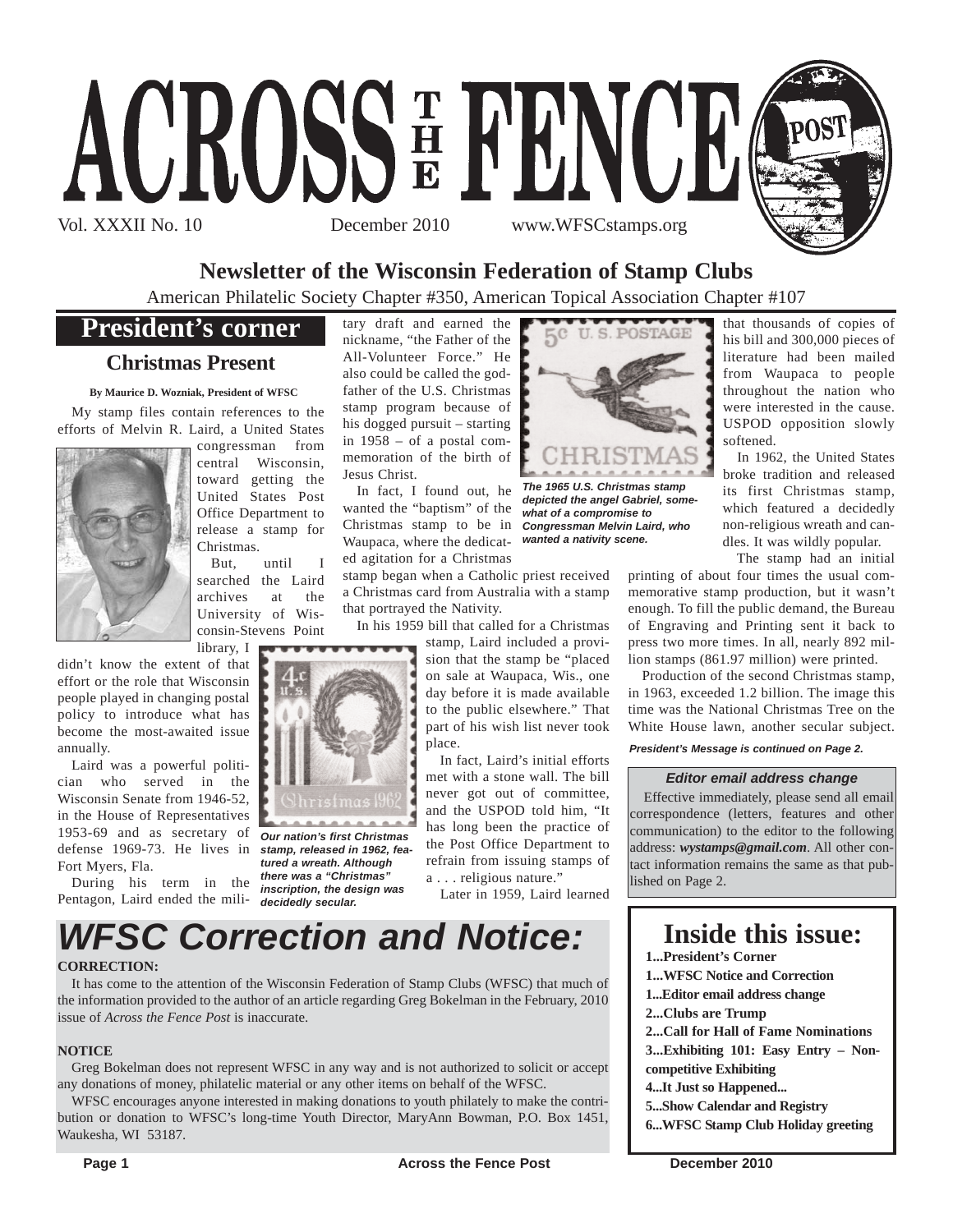# **Clubs are Trump**

**By Maurice D. Wozniak, President of WFSC**

We are unable to present "Clubs are Trump" this month. Please look for it in the January 2011 issue. *ATFP* apologizes for the inconvenience.

### **\*\*\***

# *Hall of Fame Nominations*

Nominations are still being accepted for the 2011 Wisconsin Philatelic Hall of Fame, which recognizes prominent Wisconsin philatelists for their contributions to the hobby. The deadline for nominations is Dec. 31, 2010.

Qualifications required of nominees are: (1) Contributions of a purely local club nature shall not be the sole reason for selection to the Hall of Fame; and (2) A deceased philatelist may not be nominated or considered for selection until three years after his/her death.

Send your nominations(s), with a statement identifying the nominee, a short philatelic biography and the reasons why that person should be selected for the Wisconsin Philatelic Hall of Fame to Karen Weigt, Chair, Hall of Fame Committee, 4184 Rose Ct., Middleton, WI 53562-4339 or *kweigt@tds.net*.

Only WFSC member clubs may submit nominations, and each nomination must be seconded by two other member clubs. The nominating club is responsible for making arrangements with the seconding clubs to provide those seconds. The nomination and seconds should be sent to chairman of the Hall of Fame Committee in one mailing.

### *President's Message, continued from Page 1.*

Laird specifically wanted a Nativity scene.

John Gronouski, a native of Dunbar, Wis., in Marinette County, who had been Wisconsin state commissioner of taxation, took the office of postmaster general in 1963. He presided over the release of the 1964 Christmas stamps, the first se-tenant U.S. issue, which represented seasonal foliage. Unlike the previous two years' stamps, the designs did not include the label "Christmas."

Laird was fed up with the creeping commercialism of the holiday and dismayed that

the reason for Christmas was ignored on this country's stamps. He resubmitted his bill and argued in a letter to Gronouski that issuing a Christmas stamp without religious significance was wrong.

The Christmas stamp in 1965 portrayed the Archangel Gabriel, "a symbol that is very definitely concerned with the birth of Christ," Laird noted, because in the Christmas story Gabriel announces to Mary that she will give birth to the son of God.

Sure enough, in 1966 the USPOD offered a fine-art Madonna and Child, a theme that has become common on U.S. Christmas stamps. For many years following, there were both



*Laird's Christmas stamp wish finally came true in 1970, when the USPOD released a "fine art" stamp that depicts the Nativity.*

secular and Madonna Christmas stamps released.

It wasn't the Nativity scene he had fought for, but Laird acknowledged it "certainly is an appropriate scene for a Christmas stamp." USPOD did, however, release our nation's first nativity scene stamp in 1970.

With his present from the post office in hand, Laird wrote in his office newsletter, "Much of the credit for our success in this endeavor goes to the women of St. Mary Magdalene's Parish in Waupaca for beginning the process that brought this about."

# *Across the Fence Post* **Ad Rates (revised 1/06)**

| Type Size                                          | Commercial | Club    |
|----------------------------------------------------|------------|---------|
|                                                    | Rate       | Rate    |
| A Full page $(7\frac{1}{4}x(9\frac{1}{2}y))$       | \$42.00    | \$33.75 |
| B Half page $(7\frac{1}{4} \times 4\frac{3}{4})$   | \$26.25    | \$21.00 |
| C Large $\frac{1}{4}$ page $(4 \frac{3}{4} x 6'')$ | \$20.50    | \$16.50 |
| D Medium $\frac{1}{4}$ page                        | \$14.75    | \$11.75 |
| $(4\frac{3}{4}$ " x 3 $\frac{3}{4}$ ")             |            |         |
| E $1/8$ page $(2\frac{1}{4}$ " x $3\frac{3}{4}$ ") | \$7.50     | \$6.00  |
| F Econo Ad $(2\frac{1}{4}$ " x $2\frac{3}{4}$ ")   | \$3.75     | \$3.00  |
| G Reduced Business Card                            | \$2.75     | \$2.25  |
| $(2\frac{1}{4}$ " x 1 $\frac{1}{4}$ ")             |            |         |
| H Back page $(7\frac{1}{4}$ " x 9 $\frac{1}{2}$ ") | \$57.75    | N/A     |
|                                                    |            |         |
| Please make checks payable to :W.F.S.C.            |            |         |

# **Wisconsin Federation of Stamp Clubs officers** Across the Fence Post is the official publication of **Stamp** Clubs, Inc., a

#### PRESIDENT Maurice D. Wozniak

1010 Berlin St. Waupaca WI 54981 715-258-2025 mwoz@live.com

### VICE PRESIDENT Jim Stollenwerk

1020 Hazelwood Court West Bend WI 53095 Home: 262-306-0829 Cell: 262-305-1483 jsastollen@charter.net

### **SECRETARY**

Judy Essig jdyessig@hnet.net

# TREASURER

Allen E. Vick 2090 River Estate Lane Stoughton WI 53589 Norskelodge@aol.com

### VP YOUTH DIVISION MaryAnn Bowman

P.O. Box 1451 Waukesha WI 53187

#### NE REGION VP Al Marcus

maram@tds.net Green Bay Phil. Soc. Northwoods Phil. Soc. (Iron Mountain) Outagamie Phil. Soc. Wisc. Postal Hist. Soc.

## EAST CENT. REGION VP Vern Witt

Fond du Lac Stamp Club Kettle Moraine Coin & Stamp Club Manitowoc Phil. Soc. Oshkosh Phil. Soc. Sheboygan Stamp Club

#### SW REGION VP Valerie Cook

Badger Stamp Club Baraboo Stamp Club Janesville Stamp Club Monroe Stamp & Postcard Club

#### SOUTH CENTRAL REGION VP Art Gaffney

stehlee@aol.com Waukesha County Phil. Soc.

# SE REGION VP Art Schmitz

pescador@milwpc.com Am. Top. Assn. (Chap. 5) North Shore Phil. Soc. (Milw.) Northwestern Mutual Stamp Club Polish American Stamp Club Wauwatosa Phil. Soc. American Air Mail Soc. (Billy

- Mitchell Chapter)
	- Germany Phil. Soc. (Chap. 18) Italian American Stamp Club Milwaukee Phil. Soc.

## CENTRAL REGION VP Mike Lenard

mjlenard@aol.com Central Wisc. Stamp Club Chippewa Valley Stamp Club Northwoods Stamp & Coin Club (Rhinelander)

- Wisconsin Valley Phil. Soc.
- 

the Wisconsin Federation of Stamp Clubs, Inc., a 501c3 non-profit organization. WFSC also is a life member of the APS (since 1953). For more information about WFSC, please contact the Central Office.

AFTP is published monthly September through April, and every other month May through August (10 issues per year). News of Wisconsin collectors, club news and gratis original philatelic features are welcomed. The editor accepts submissions in any format, but prefers email if possible. Editor reserves the right to make editorial changes to submitted copy.

Material appearing in AFTP not carrying an individual copyright notice may be reproduced only by not-for-profit organizations, provided the author(s) and AFTP receive credit or attribution. All materials carrying an individual copyright notice are the sole property of the author(s).

Unless explicitly stated by an officer in conjunction with official WFSC business, opinions expressed by the editor or individual authors are not necessarily endorsed by the WFSC.

Submission deadlines for editorial and avertising materials are for the 1st of the month preceding month of publication (i.e. Jan. 1 for Feb. issue).

All show calendar information and all other editorial matter and listings, should be sent to: Wayne L. Youngblood, Editor ATFP, P.O. Box 111, Scandinavia WI 54977-0111. (wystamps@gmail.com) phone: 715-467-4416.

Advertising material and payment should be sent to Dave Carney, Advertising Manager, AFTP, P.O. Box 55, Kimberly, WI 54136-0055. (dcarneyl@new.rr.com) phone: 920-687-9077. For a complete list of advertising rates and policies (display, classified and listings), request a copy from the advertising manager.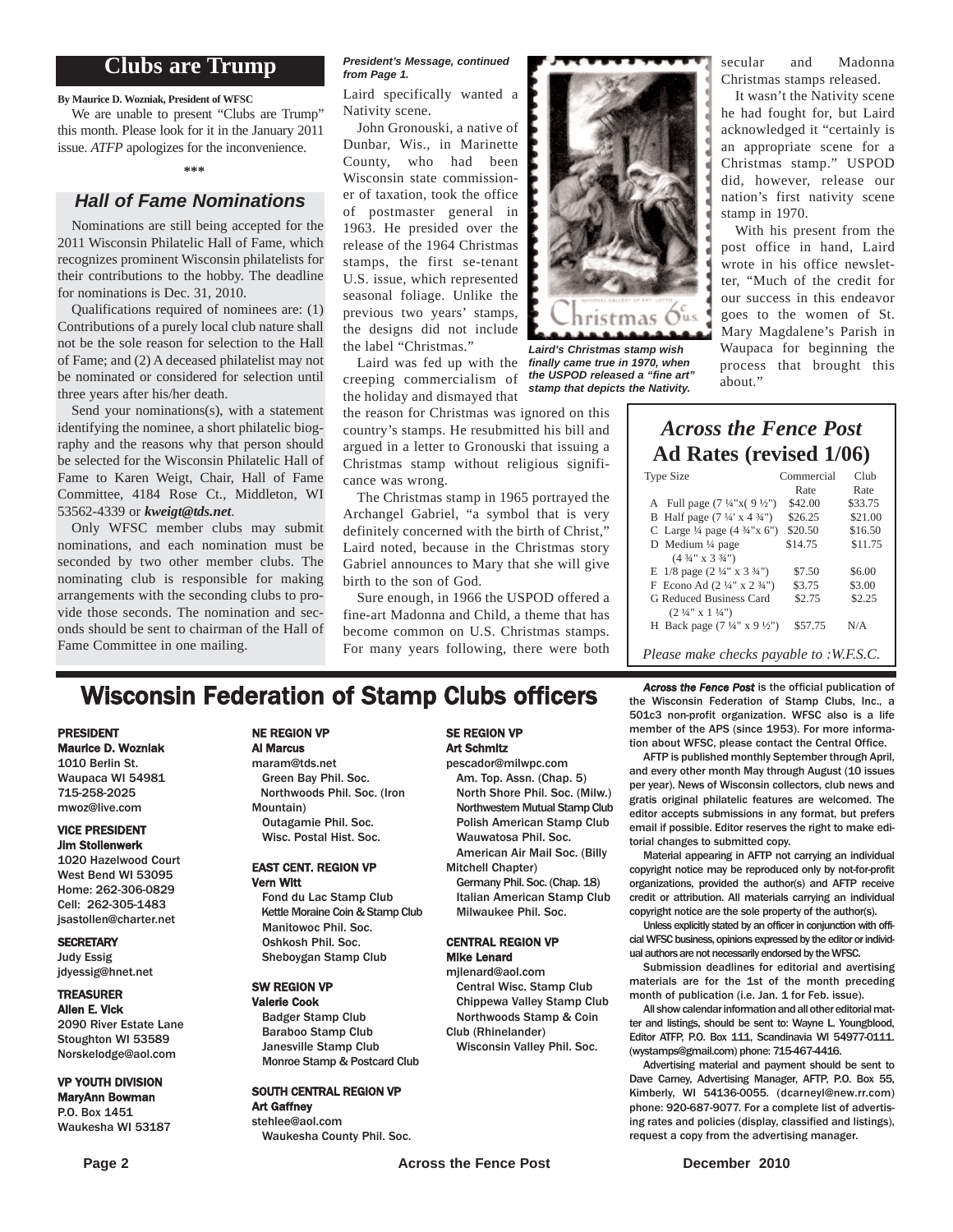# *Exhibiting 101: Easy Entry – Non-competitive Exhibiting*

**Robert R. Henak**

For those of you who have considered exhibiting but are concerned about the work involved or afraid of what the judges might say, there is a simple and easy alternative: noncompetitive exhibiting. What's more, with Wiscopex coming up in April, you will have a prime opportunity to show noncompetitively and plenty of time to get your exhibit together over the long winter months ahead.

There are a number of benefits to noncompetitive exhibiting.

In a noncompetitive exhibit, you display whatever it is that you want to show, whether it is your collection of Mickey Mouse on C.T.O. (cancelled to order) stamps, early Wisconsin territorial covers or local stamp show ephemera. Quite often, our interests do not fit easily into established categories for competitive exhibits.

For instance, I have an exhibit of Milwaukee Philatelic Society Circus and Circus Parade covers. Although it clearly would qualify as an Illustrated Mail exhibit, the judges either did not know that the one time when I showed it compet-



*One of the author's collecting areas includes Milwaukee Society Circus and Circus Parade covers. Although shown competitively once, this subject lends itself quite well to non-competitive exhibiting.*

itively or I just did not do a very good job with it. In any event, it received a certificate. While I eventually plan to merge this into a comprehensive exhibit of MPS cachets and cancellations, I have higher exhibiting priorities right now, so I will show it non-competitively for the near future.

Exhibiting on a non-competitive basis also can be attractive to those who simply do not wish to be bothered with – or constrained by – the

# R U WISCONSCIOUS

Wisconscious (wis-kon'shes) Having an awareness of the existence of the many places of interest, highlights, and activities that the state of Wisconsin has to offer.



The phrase "Are You Wisconscious?" is the catch phrase that we are using to publicize the upcoming National Topical Stamp Show 2011 (NTSS '11) which will be held right here in the Milwaukee area. The show will be held on June 24, 25, and 26, 2011 at the Sheraton Milwaukee Brookfield Hotel, located at 175 S. Moorland Road, in Brookfield, Wisconsin, adjacent to interstate highway I-94.

Our goal is to show the visitors to the show from all across this nation just what the state of Wisconsin has to offer and we have numerous activities scheduled to do just that.

technical rules for competitive exhibits. Even with the looser rules for Display exhibits, in terms of using some non-philatelic material, some exhibitors prefer to use more than the 35% permissible for Display exhibits. An example would be the stamp show ephemera exhibit I mentioned earlier. Likewise, some exhibitors wish to focus more on the writeup, with a story line overshadowing the philatelic material used to illustrate it. In competitive exhibits, of course, it is the philatelic material that must be preeminent, with the writeup in a supporting role. Noncompetitive exhibitors need not follow those rules.

Non-competitive exhibiting also allows the exhibitor to tell his or her story to the world without fear of being judged. While competitive exhibiting certainly has its benefits, not everyone who likes sharing their particular love of philately publicly enjoys having a judge looking over their shoulder and critiquing their work.

Nor is there any reason why they should. Many of those attending stamp shows enjoy the exhibits without concern for the rules or the medal level. If an exhibit is on a subject they find interesting, they will enjoy it, and often marvel at the effort, appearance and content of even those exhibits that philatelic judges may be less than enthusiastic about.

At the same time, a non-competitive exhibitor can request comments and suggestions from judges and other exhibitors regarding how to improve the exhibit. While the non-competitive exhibitor may not receive the formalized critique generally given to competitive exhibits, it is rare that a judge is unwilling to spend some time with the non-competitive exhibitor. As such, the non-competitive showing of an exhibit may be a good trial run for an exhibit that is intended ultimately to be shown competitively.

Finally, size can be a significant benefit to non-competitive exhibiting. Outside of youth exhibiting on a local level, adult competitive exhibits generally are limited to multiples of 16 8½- by 11-inch pages, that being the size of a standard exhibit frame. However, the major Wisconsin local shows (Wiscopex and Danepex), as well as Milcopex, allow for non-competitive exhibits of four or eight pages, along with those in multiples of 16 pages.

Some stories do not require a full 16-page frame of material to tell. For some, there simply is not the material available – or at least available to the collector – to fill an entire frame. An example is a non-competitive exhibit I plan to have at Wiscopex 2011 of Milwaukee Philatelic Society corner cards (pre-printed sender's address in the upper-left corner of the envelope). It likely would fill only four pages. I may eventually get it up to eight pages, but doubt it would fill a frame even if I could imagine ever showing it competitively. Of course, I may merge it eventually into my future MPS covers, cachets and cancellations exhibit.

So, even if you have not yet been bitten by the exhibiting bug to the extent of trying a competitive exhibit, I would encourage you to at least try testing the water with a non-competitive exhibit. You may find, as I did, that it permanently changes how you practice and enjoy your hobby.

Wiscopex exhibit applications will be available in January. If you have interest in this exciting but less stressful form of exhibiting, let me know and I will send you an application when they are available. Robert R. Henak, P.O. Box 170832, Milwaukee, WI 53217, 414-351-1519, *henak8010@sbcglobal.net*.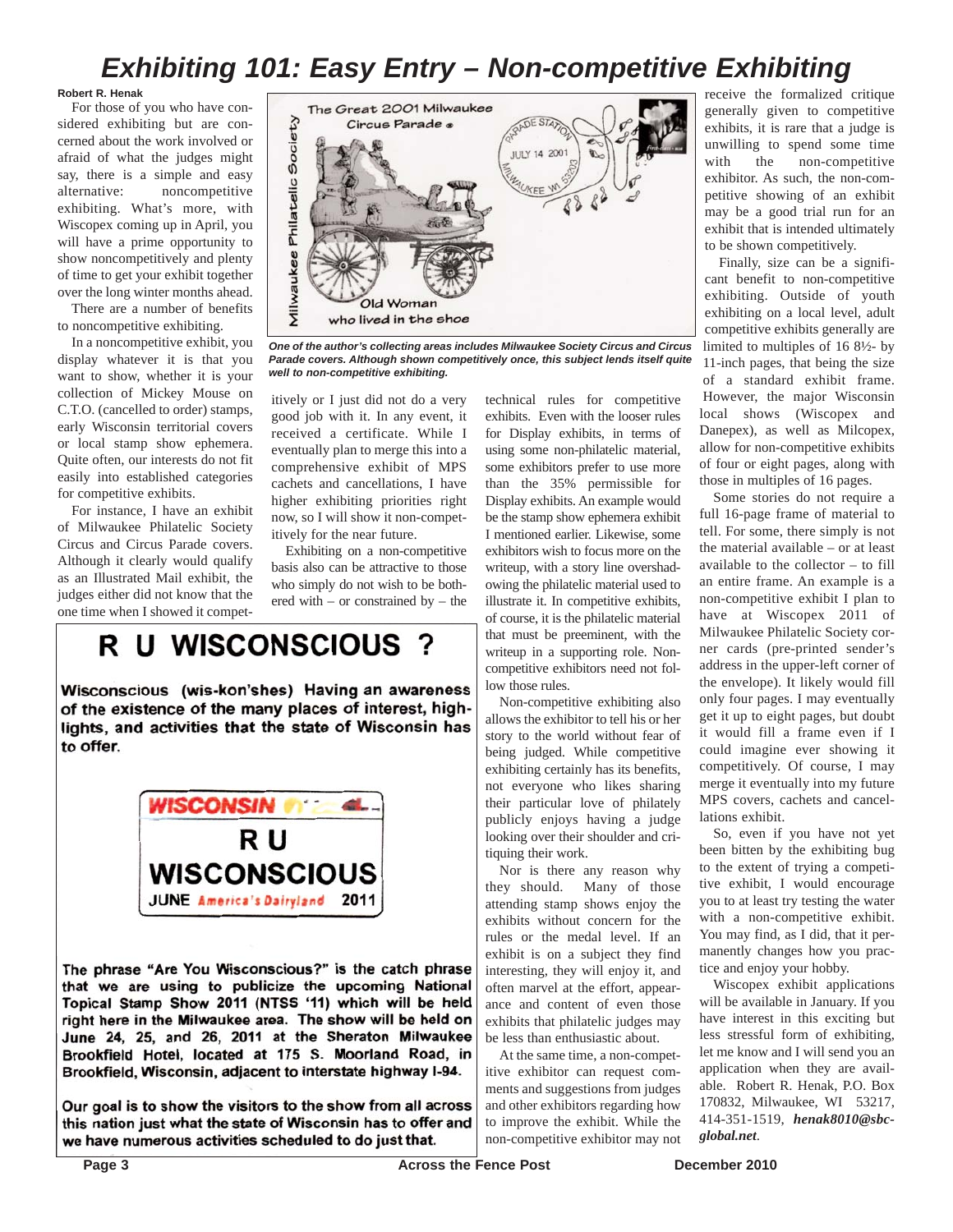# *It Just so Happened...*

*Three of the author's favorite covers from a collecting area he happened into quite by chance: those covers showing the cornercards and equipment of printing companies*

## *Roland Essig*

Like many of you who got started on a new collecting area unintentionally, this happened to me as well.

Many years ago, attending our stamp club meeting, I came across an advertising cover. At the time our club had a part-time stamp

dealer as a member and it was while looking through his "junk" box I happened upon a cover. The cover was from a printing firm using the design to promote their services. What caught my eye was the design in the corner. It was a line drawing of the envelope flaps you



*The chance purchase of this cover by the author at a stamp club meeting led him to an entirely new collecting area.*

Hamilton P. C. nox 631, Kalmmanoo, Mich.



would see on the back side of an envelope. On each flap was listed one of the services they offered (Figure 1).

As I recall, that cover cost me a dollar. Not until getting home that evening and looking more closely at my purchase did I discover it was canceled Sept. 4,

1884. What made the cover special to me is that

Sept. 24 (the date of the cancel) is my birthday. Also, I was a printer at the time (now retired). You guessed it, it got me started collecting printing advertising covers, especially those picturing printing machinery and items used in the trade. Three of my treasured covers (shown here) are from the Hamilton Manufacturing Company in Two Rivers, Wis. The company manufactured wooden type used in printing large items such as posters, where large metal type would have been too heavy and difficult to work with. The company also produced type cabinets for the storage of wood and metal type. The Hamilton Manufacturing Co. was started in

> 1880, and by 1891 employed 200 workers. Through the years the company has been sold several times but is still in existence. It maintains a museum of the company's wood type and equipment used to pro-

duce it. Upon visiting the museum several years ago I was told the firm still occasionally gets orders for wood type.

If you are ever in the area may I suggest you take the time and visit their museum.

*Share your interests with fellow Wisconsin collectors. Write about a favorite item for the next* **ATFP***!***Holiday Greetings** F S  $\overline{\mathbf{R}}$ F  $\Omega$ A M S  $\Omega$ A N T  $\mathbf S$ A G R H E A E P T T I F N R The Waukesha County G S **Philatelic Society Page 4 Across the Fence Post Across the Fence Post December 2010**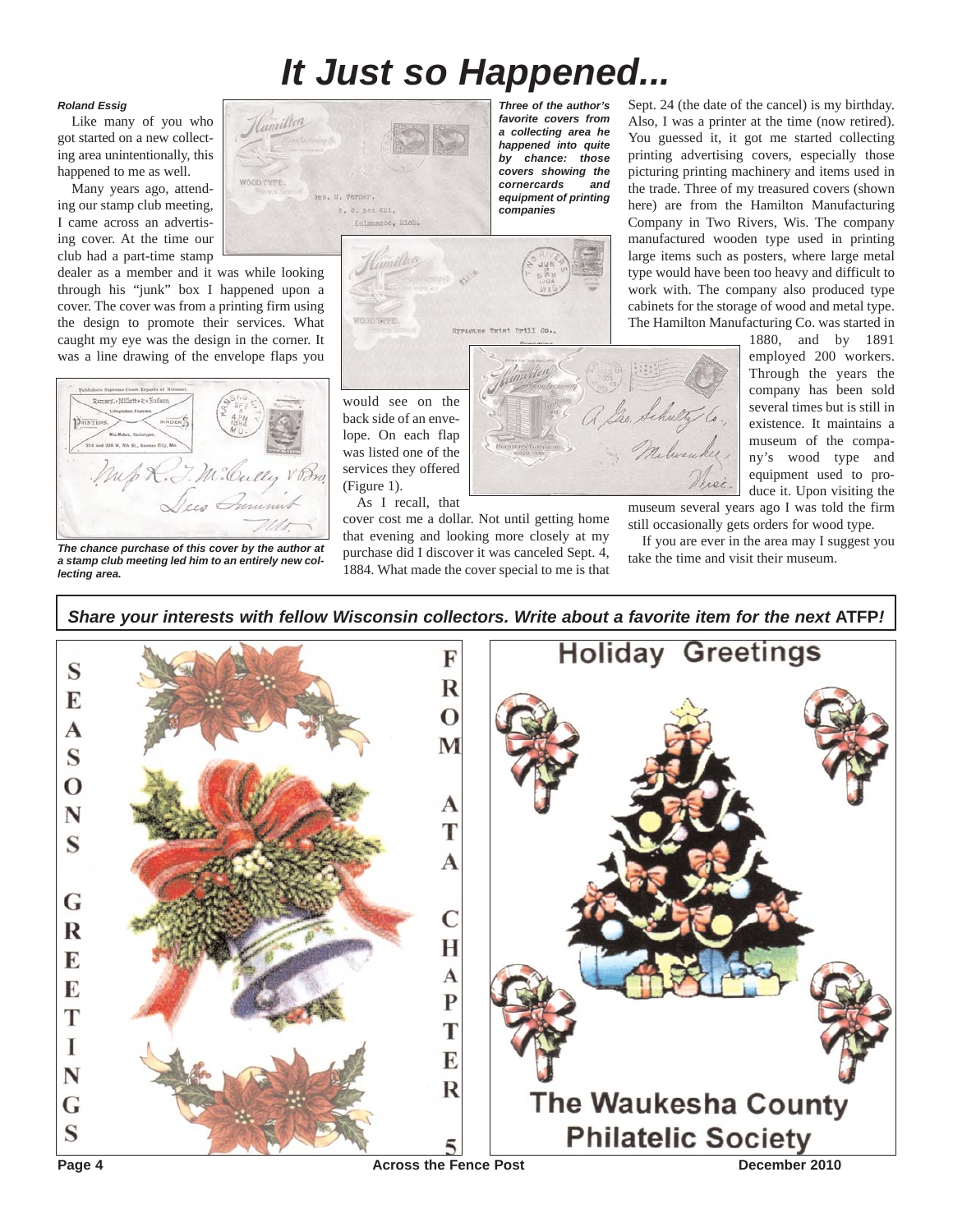

# Show Calendar and Registry

List your show, bourse, auction or other event here! *Calendar listings are free for one WFSC member-club event per year. Classified advertising rates apply for all non-members and other events appearing in this section.*

# **2010-2011 WFSC show schedule\***

\*Some dates and details may be subject to change, and there will likely be additional listings.



*w*